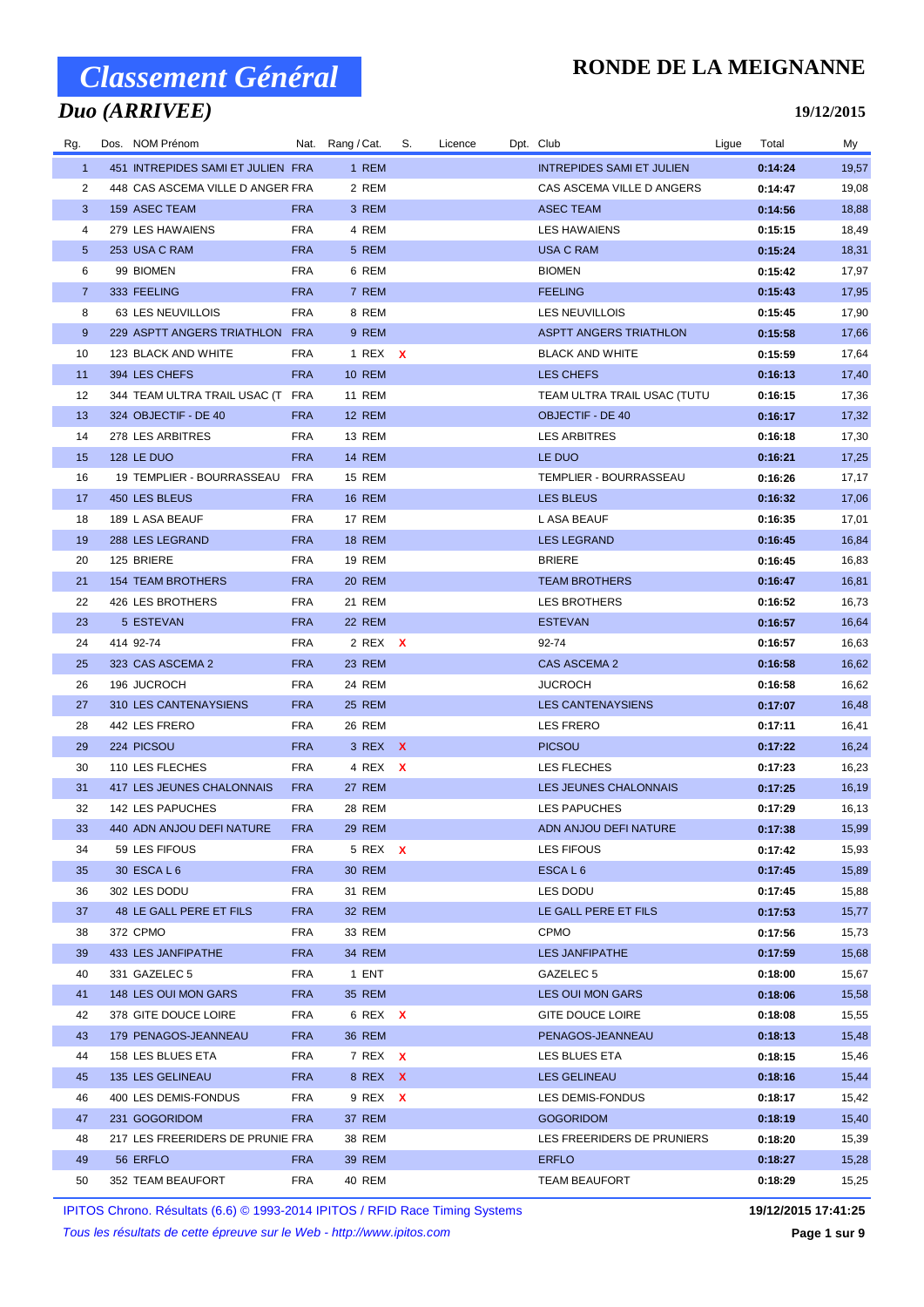## *Duo (ARRIVEE)*

### **RONDE DE LA MEIGNANNE**

#### **19/12/2015**

| Rg. | Dos. NOM Prénom                   |            | Nat. Rang / Cat. | S. | Licence | Dpt. Club                          | Ligue | Total   | My    |
|-----|-----------------------------------|------------|------------------|----|---------|------------------------------------|-------|---------|-------|
| 51  | <b>40 ASPTT ANGERS MIXTE</b>      | <b>FRA</b> | 10 REX X         |    |         | <b>ASPTT ANGERS MIXTE</b>          |       | 0:18:41 | 15,09 |
| 52  | 192 LOS BACHATEROS                | <b>FRA</b> | 41 REM           |    |         | LOS BACHATEROS                     |       | 0:18:43 | 15,06 |
| 53  | 274 FREDDIDOCHE                   | <b>FRA</b> | 42 REM           |    |         | <b>FREDDIDOCHE</b>                 |       | 0:18:49 | 14,98 |
| 54  | 237 LES COUSINS PECHEURS          | <b>FRA</b> | 43 REM           |    |         | LES COUSINS PECHEURS               |       | 0:18:56 | 14,90 |
| 55  | 389 LES BEAUFS                    | <b>FRA</b> | 44 REM           |    |         | LES BEAUFS                         |       | 0:18:57 | 14,88 |
| 56  | 46 CAHAREL - GOURICHON            | <b>FRA</b> | 45 REM           |    |         | CAHAREL - GOURICHON                |       | 0:18:58 | 14,86 |
| 57  | 335 CLEMENCEAU                    | <b>FRA</b> | 46 REM           |    |         | <b>CLEMENCEAU</b>                  |       | 0:19:02 | 14,82 |
| 58  | 308 LES BOYS                      | <b>FRA</b> | 47 REM           |    |         | LES BOYS                           |       | 0:19:02 | 14,81 |
| 59  | 411 LES SOURDRILLE                | <b>FRA</b> | 48 REM           |    |         | <b>LES SOURDRILLE</b>              |       | 0:19:04 | 14,79 |
| 60  | 141 LES BRETONS                   | <b>FRA</b> | 49 REM           |    |         | <b>LES BRETONS</b>                 |       | 0:19:24 | 14,54 |
| 61  | 101 USA CAISSE DES DEPOTS         | <b>FRA</b> | <b>50 REM</b>    |    |         | USA CAISSE DES DEPOTS              |       | 0:19:24 | 14,54 |
| 62  | 222 LES GRUMEAUX                  | <b>FRA</b> | 51 REM           |    |         | LES GRUMEAUX                       |       | 0:19:30 | 14,46 |
| 63  | 329 GAZELEC 4                     | <b>FRA</b> | 2 ENT            |    |         | GAZELEC 4                          |       | 0:19:30 | 14,46 |
| 64  | 263 CANARIS SCO                   | <b>FRA</b> | 52 REM           |    |         | <b>CANARIS SCO</b>                 |       | 0:19:33 | 14,42 |
| 65  | 194 PATJYK                        | <b>FRA</b> | <b>53 REM</b>    |    |         | <b>PATJYK</b>                      |       | 0:19:35 | 14,40 |
| 66  | 136 LES COUSINS                   | <b>FRA</b> | <b>54 REM</b>    |    |         | <b>LES COUSINS</b>                 |       | 0:19:35 | 14,40 |
| 67  | 223 LUDO ET VINCENT               | <b>FRA</b> | <b>55 REM</b>    |    |         | <b>LUDO ET VINCENT</b>             |       | 0:19:37 | 14,37 |
| 68  | 95 STEPH & JULIE                  | <b>FRA</b> | 11 REX X         |    |         | STEPH & JULIE                      |       | 0:19:38 | 14,36 |
| 69  | 107 JENNER                        | <b>FRA</b> | <b>56 REM</b>    |    |         | <b>JENNER</b>                      |       | 0:19:39 | 14,35 |
| 70  | 10 LES BASKETTEURS                | <b>FRA</b> | 57 REM           |    |         | LES BASKETTEURS                    |       | 0:19:40 | 14,34 |
| 71  | 205 NOEMIE-FRANCK                 | <b>FRA</b> | 12 REX X         |    |         | NOEMIE-FRANCK                      |       | 0:19:40 | 14,34 |
| 72  | 233 GALLEY                        | <b>FRA</b> | 58 REM           |    |         | GALLEY                             |       | 0:19:45 | 14,28 |
| 73  | 392 LES PACHATS                   | <b>FRA</b> | 13 REX X         |    |         | <b>LES PACHATS</b>                 |       | 0:19:47 | 14,26 |
| 74  | 386 BLANVILAIN MARC / BOURIGA FRA |            | 59 REM           |    |         | <b>BLANVILAIN MARC / BOURIGAUL</b> |       | 0:19:51 | 14,20 |
| 75  | 132 LES JEUNES POMPIERS           | <b>FRA</b> | 60 REM           |    |         | LES JEUNES POMPIERS                |       | 0:19:58 | 14,12 |
| 76  | 31 MERE FILS                      | <b>FRA</b> | 14 REX X         |    |         | <b>MERE FILS</b>                   |       | 0:20:04 | 14,05 |
| 77  | 174 MICHEL                        | <b>FRA</b> | 61 REM           |    |         | <b>MICHEL</b>                      |       | 0:20:11 | 13,98 |
| 78  | 311 CHOCOLATERIE COCHET           | <b>FRA</b> | 62 REM           |    |         | CHOCOLATERIE COCHET                |       | 0:20:17 | 13,91 |
| 79  | 345 HAPPY PAGAIES                 | <b>FRA</b> | 15 REX X         |    |         | <b>HAPPY PAGAIES</b>               |       | 0:20:18 | 13,89 |
| 80  | 199 LES REBELLES                  | <b>FRA</b> | 16 REX X         |    |         | <b>LES REBELLES</b>                |       | 0:20:19 | 13,88 |
| 81  | 303 LEGO FAMILY                   | <b>FRA</b> | 63 REM           |    |         | <b>LEGO FAMILY</b>                 |       | 0:20:21 | 13,86 |
| 82  | 39 VILVEK TEAM RUNNING            | <b>FRA</b> | 64 REM           |    |         | <b>VILVEK TEAM RUNNING</b>         |       | 0:20:26 | 13,80 |
| 83  | 241 TEAM BARDON                   | <b>FRA</b> | <b>65 REM</b>    |    |         | <b>TEAM BARDON</b>                 |       | 0:20:29 | 13,77 |
| 84  | 314 LES TOPAINS                   | <b>FRA</b> | 66 REM           |    |         | LES TOPAINS                        |       | 0:20:30 | 13,75 |
| 85  | 195 EVELYNE-JEAN LOUIS            | <b>FRA</b> | 17 REX <b>X</b>  |    |         | EVELYNE-JEAN LOUIS                 |       | 0:20:31 | 13,74 |
| 86  | 140 GAZELEC 3                     | <b>FRA</b> | 3 ENT            |    |         | GAZELEC 3                          |       | 0:20:33 | 13,72 |
| 87  | 284 LA TEAM BIOTEAU               | <b>FRA</b> | 67 REM           |    |         | LA TEAM BIOTEAU                    |       | 0:20:35 | 13,70 |
| 88  | 408 LES VODCARAMBARS              | <b>FRA</b> | 68 REM           |    |         | LES VODCARAMBARS                   |       | 0:20:36 | 13,69 |
| 89  | 17 ROBIN MM                       | <b>FRA</b> | 18 REX X         |    |         | ROBIN MM                           |       | 0:20:36 | 13,69 |
| 90  | 54 HERBETTE                       | <b>FRA</b> | 19 REX X         |    |         | HERBETTE                           |       | 0:20:38 | 13,67 |
| 91  | 105 LES CREDIT MUTUEL             | <b>FRA</b> | 20 REX X         |    |         | LES CREDIT MUTUEL                  |       | 0:20:39 | 13,66 |
| 92  | 58 MONNIER ARNAUD _ MONNIE FRA    |            | 21 REX X         |    |         | MONNIER ARNAUD _ MONNIER E         |       | 0:20:43 | 13,62 |
| 93  | 443 BROFIST                       | <b>FRA</b> | 69 REM           |    |         | <b>BROFIST</b>                     |       | 0:20:55 | 13,49 |
| 94  | 328 LES POUFS                     | <b>FRA</b> | 1 REF $F$        |    |         | LES POUFS                          |       | 0:20:58 | 13,46 |
| 95  | 309 LES GUYL-TI                   | <b>FRA</b> | 22 REX X         |    |         | <b>LES GUYL-TI</b>                 |       | 0:21:09 | 13,33 |
| 96  | 409 LE BORISTEAM DE DORTMU        | FRA        | 70 REM           |    |         | LE BORISTEAM DE DORTMUND           |       | 0:21:10 | 13,32 |
| 97  | 286 LES PRETENTIEUX               | <b>FRA</b> | 71 REM           |    |         | LES PRETENTIEUX                    |       | 0:21:11 | 13,31 |
| 98  | 393 TEAM RAIMBAULT                | <b>FRA</b> | <b>72 REM</b>    |    |         | TEAM RAIMBAULT                     |       | 0:21:17 | 13,25 |
| 99  | 376 DABADOUH                      | <b>FRA</b> | $2$ REF F        |    |         | <b>DABADOUH</b>                    |       | 0:21:22 | 13,20 |
| 100 | 391 LES POMMES                    | <b>FRA</b> | 23 REX X         |    |         | LES POMMES                         |       | 0:21:26 | 13,16 |

IPITOS Chrono. Résultats (6.6) © 1993-2014 IPITOS / RFID Race Timing Systems **19/12/2015 17:41:25**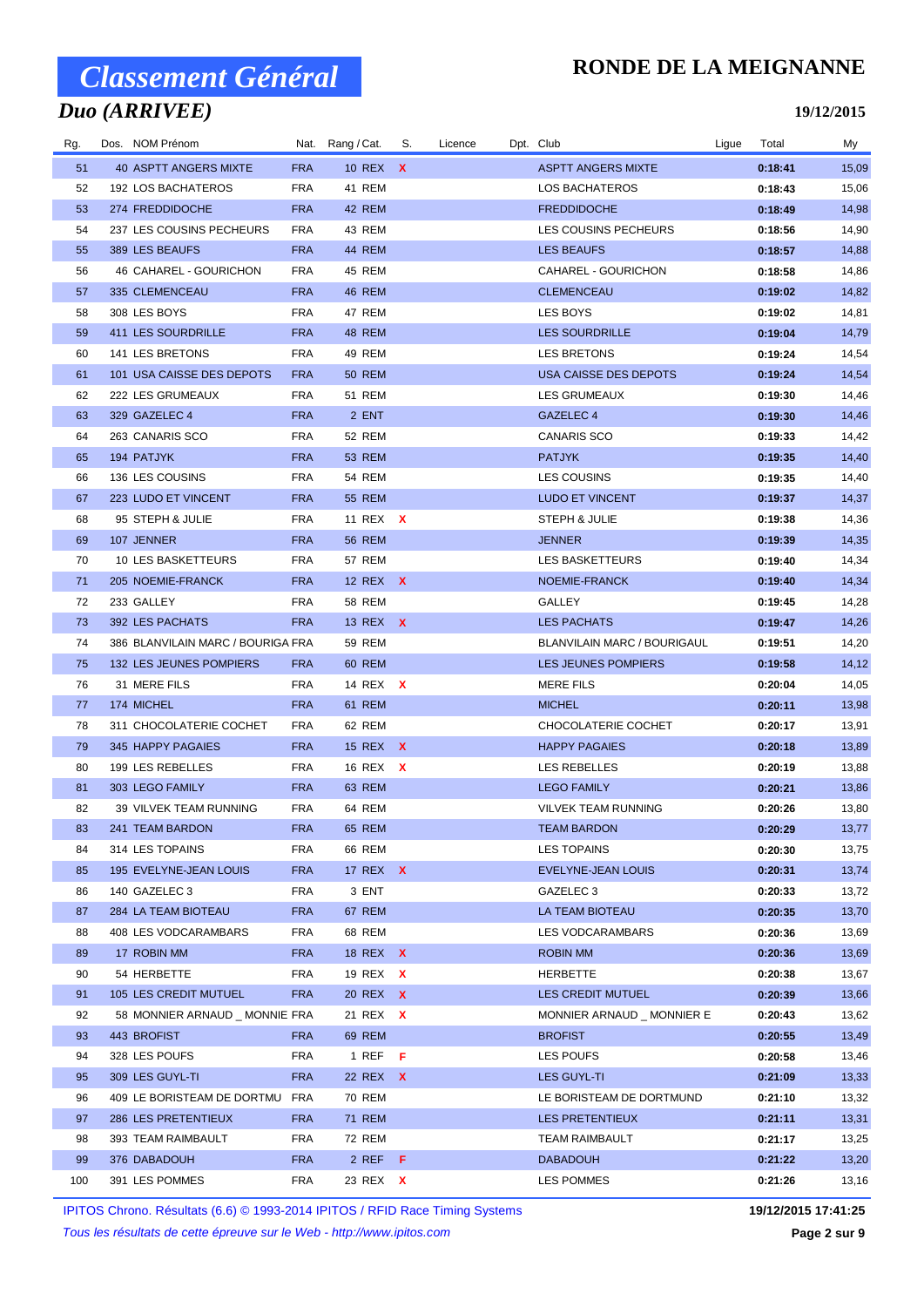## *Duo (ARRIVEE)*

### **RONDE DE LA MEIGNANNE**

**19/12/2015**

| Rg. | Dos. NOM Prénom                  |            | Nat. Rang / Cat. | S. | Licence | Dpt. Club                  | Ligue | Total   | My    |
|-----|----------------------------------|------------|------------------|----|---------|----------------------------|-------|---------|-------|
| 101 | 413 CLEMANDRAULT                 | <b>FRA</b> | <b>73 REM</b>    |    |         | <b>CLEMANDRAULT</b>        |       | 0:21:30 | 13,11 |
| 102 | 100 LES BONNETS ROUGES           | <b>FRA</b> | 24 REX X         |    |         | LES BONNETS ROUGES         |       | 0:21:31 | 13,11 |
| 103 | 9 LES AMOUREUX                   | <b>FRA</b> | 25 REX X         |    |         | <b>LES AMOUREUX</b>        |       | 0:21:32 | 13,09 |
| 104 | 112 LES AMOUREUX DE L AN 200 FRA |            | 26 REX X         |    |         | LES AMOUREUX DE L AN 2000  |       | 0:21:38 | 13,04 |
| 105 | 379 MAUGEAIS BELLANGER           | <b>FRA</b> | 74 REM           |    |         | <b>MAUGEAIS BELLANGER</b>  |       | 0:21:38 | 13,03 |
| 106 | 91 GERMAINE                      | <b>FRA</b> | 27 REX X         |    |         | <b>GERMAINE</b>            |       | 0:21:41 | 13,01 |
| 107 | 225 THEODORE/CHABIRAND           | <b>FRA</b> | 28 REX X         |    |         | THEODORE/CHABIRAND         |       | 0:21:42 | 13,00 |
| 108 | 218 LES FUTURS MARIES            | <b>FRA</b> | 29 REX X         |    |         | <b>LES FUTURS MARIES</b>   |       | 0:21:43 | 12,98 |
| 109 | 28 ESCA L 4                      | <b>FRA</b> | <b>75 REM</b>    |    |         | ESCAL4                     |       | 0:21:49 | 12,93 |
| 110 | 342 BECLARD DUCROS               | <b>FRA</b> | <b>76 REM</b>    |    |         | <b>BECLARD DUCROS</b>      |       | 0:21:51 | 12,91 |
| 111 | 75 COCANDEAU                     | <b>FRA</b> | <b>77 REM</b>    |    |         | <b>COCANDEAU</b>           |       | 0:21:56 | 12,86 |
| 112 | 35 TEAM MC                       | <b>FRA</b> | 78 REM           |    |         | <b>TEAM MC</b>             |       | 0:21:56 | 12,85 |
| 113 | 341 LES RICHARD                  | <b>FRA</b> | 30 REX X         |    |         | <b>LES RICHARD</b>         |       | 0:22:05 | 12,77 |
| 114 | 21 GABRIOT GABRIOT               | <b>FRA</b> | 31 REX X         |    |         |                            |       | 0:22:08 | 12,74 |
| 115 | 77 COTTIER CHRISTINE LARDE FRA   |            | 32 REX X         |    |         | COTTIER CHRISTINE LARDEUX  |       | 0:22:09 | 12,73 |
| 116 | 348 HUCHON                       | <b>FRA</b> | 79 REM           |    |         | <b>HUCHON</b>              |       | 0:22:10 | 12,72 |
| 117 | 219 LES JACQMARD                 | <b>FRA</b> | 33 REX X         |    |         | <b>LES JACQMARD</b>        |       | 0:22:11 | 12,72 |
| 118 | 175 PAYRAUDEAU FAMILY            | <b>FRA</b> | <b>80 REM</b>    |    |         | PAYRAUDEAU FAMILY          |       | 0:22:14 | 12,69 |
| 119 | 190 LES CHOUX A LA CREME         | <b>FRA</b> | 34 REX X         |    |         | LES CHOUX A LA CREME       |       | 0:22:19 | 12,64 |
| 120 | 86 LES ZHUREAU                   | <b>FRA</b> | 35 REX X         |    |         | LES ZHUREAU                |       | 0:22:20 | 12,63 |
| 121 | 438 RONGERE TRISTAN ET MINIQ FRA |            | 81 REM           |    |         | RONGERE TRISTAN ET MINIQUE |       | 0:22:25 | 12,58 |
| 122 | 121 LES FETARDS                  | <b>FRA</b> | 36 REX X         |    |         | <b>LES FETARDS</b>         |       | 0:22:25 | 12,58 |
| 123 | 139 GAZELEC 2                    | <b>FRA</b> | 4 ENT            |    |         | GAZELEC 2                  |       | 0:22:25 | 12,58 |
| 124 | 12 LES CIGALES DU 49             | <b>FRA</b> | 3 REF F          |    |         | LES CIGALES DU 49          |       | 0:22:26 | 12,57 |
| 125 | 446 LES MONTAGOT S               | <b>FRA</b> | 82 REM           |    |         | <b>LES MONTAGOT S</b>      |       | 0:22:27 | 12,56 |
| 126 | 406 SISTERS SISTERS              | <b>FRA</b> | 4 REF F          |    |         | SISTERS SISTERS            |       | 0:22:28 | 12,56 |
| 127 | 252 ETOILE DU MESNIL             | <b>FRA</b> | 83 REM           |    |         | <b>ETOILE DU MESNIL</b>    |       | 0:22:30 | 12,54 |
| 128 | 266 MENARD GUIET                 | <b>FRA</b> | 84 REM           |    |         | MENARD GUIET               |       | 0:22:30 | 12,53 |
| 129 | 250 LES STAGIAIRES               | <b>FRA</b> | 5 REF F          |    |         | <b>LES STAGIAIRES</b>      |       | 0:22:34 | 12,50 |
| 130 | 291 LES AMOUREUX                 | <b>FRA</b> | 37 REX X         |    |         | LES AMOUREUX               |       | 0:22:34 | 12,50 |
| 131 | 133 JOJOJEREM                    | <b>FRA</b> | <b>85 REM</b>    |    |         | <b>JOJOJEREM</b>           |       | 0:22:35 | 12,49 |
| 132 | 319 LES GEMMOIS                  | <b>FRA</b> | 38 REX X         |    |         | <b>LES GEMMOIS</b>         |       | 0:22:35 | 12,49 |
| 133 | 27 ESCAL3                        | <b>FRA</b> | 39 REX X         |    |         | ESCAL <sub>3</sub>         |       | 0:22:36 | 12,48 |
| 134 | 362 DELAHAYE LEROY               | FRA        | 40 REX X         |    |         | DELAHAYE LEROY             |       | 0:22:38 | 12,46 |
| 135 | 198 LES YALO                     | <b>FRA</b> | <b>86 REM</b>    |    |         | LES YALO                   |       | 0:22:39 | 12,45 |
| 136 | 117 LES ENGUIRLANDEES            | <b>FRA</b> | 6 REF $F$        |    |         | LES ENGUIRLANDEES          |       | 0:22:41 | 12,43 |
| 137 | 89 LES POULPEUSES                | <b>FRA</b> | 7 REF F          |    |         | LES POULPEUSES             |       | 0:22:43 | 12,42 |
| 138 | 186 LES GEEKS MDR                | <b>FRA</b> | 87 REM           |    |         | LES GEEKS MDR              |       | 0:22:45 | 12,40 |
| 139 | 98 CAROLE ET THOMAS              | <b>FRA</b> | 41 REX X         |    |         | <b>CAROLE ET THOMAS</b>    |       | 0:22:50 | 12,35 |
| 140 | 180 GENTILLEAU AND CO            | <b>FRA</b> | 88 REM           |    |         | <b>GENTILLEAU AND CO</b>   |       | 0:22:52 | 12,34 |
| 141 | 153 LES DENIS                    | <b>FRA</b> | 89 REM           |    |         | LES DENIS                  |       | 0:22:54 | 12,32 |
| 142 | 347 OLIVIER ET STEPHANIE         | <b>FRA</b> | 42 REX X         |    |         | OLIVIER ET STEPHANIE       |       | 0:22:57 | 12,29 |
| 143 | 351 BROTHERS TEAM                | <b>FRA</b> | 90 REM           |    |         | <b>BROTHERS TEAM</b>       |       | 0:22:58 | 12,28 |
| 144 | 375 LES AMOUREUX                 | <b>FRA</b> | 43 REX X         |    |         | LES AMOUREUX               |       | 0:23:02 | 12,25 |
| 145 | 246 LES SARDINES                 | <b>FRA</b> | 91 REM           |    |         | LES SARDINES               |       | 0:23:02 | 12,24 |
| 146 | 412 LES NANAS DU THOUREIL        | <b>FRA</b> | 8 REFF           |    |         | LES NANAS DU THOUREIL      |       | 0:23:03 | 12,24 |
| 147 | 306 LES FRANGINES                | <b>FRA</b> | $9$ REF F        |    |         | LES FRANGINES              |       | 0:23:04 | 12,22 |
| 148 | 32 COCCINELLES                   | <b>FRA</b> | 10 REF $F$       |    |         | <b>COCCINELLES</b>         |       | 0:23:05 | 12,22 |
| 149 | 7 LEROY                          | <b>FRA</b> | 44 REX <b>X</b>  |    |         | LEROY                      |       | 0:23:06 | 12,21 |
| 150 | 365 BOUVIER-ROUX                 | <b>FRA</b> | 92 REM           |    |         | <b>BOUVIER-ROUX</b>        |       | 0:23:08 | 12,19 |

IPITOS Chrono. Résultats (6.6) © 1993-2014 IPITOS / RFID Race Timing Systems **19/12/2015 17:41:25**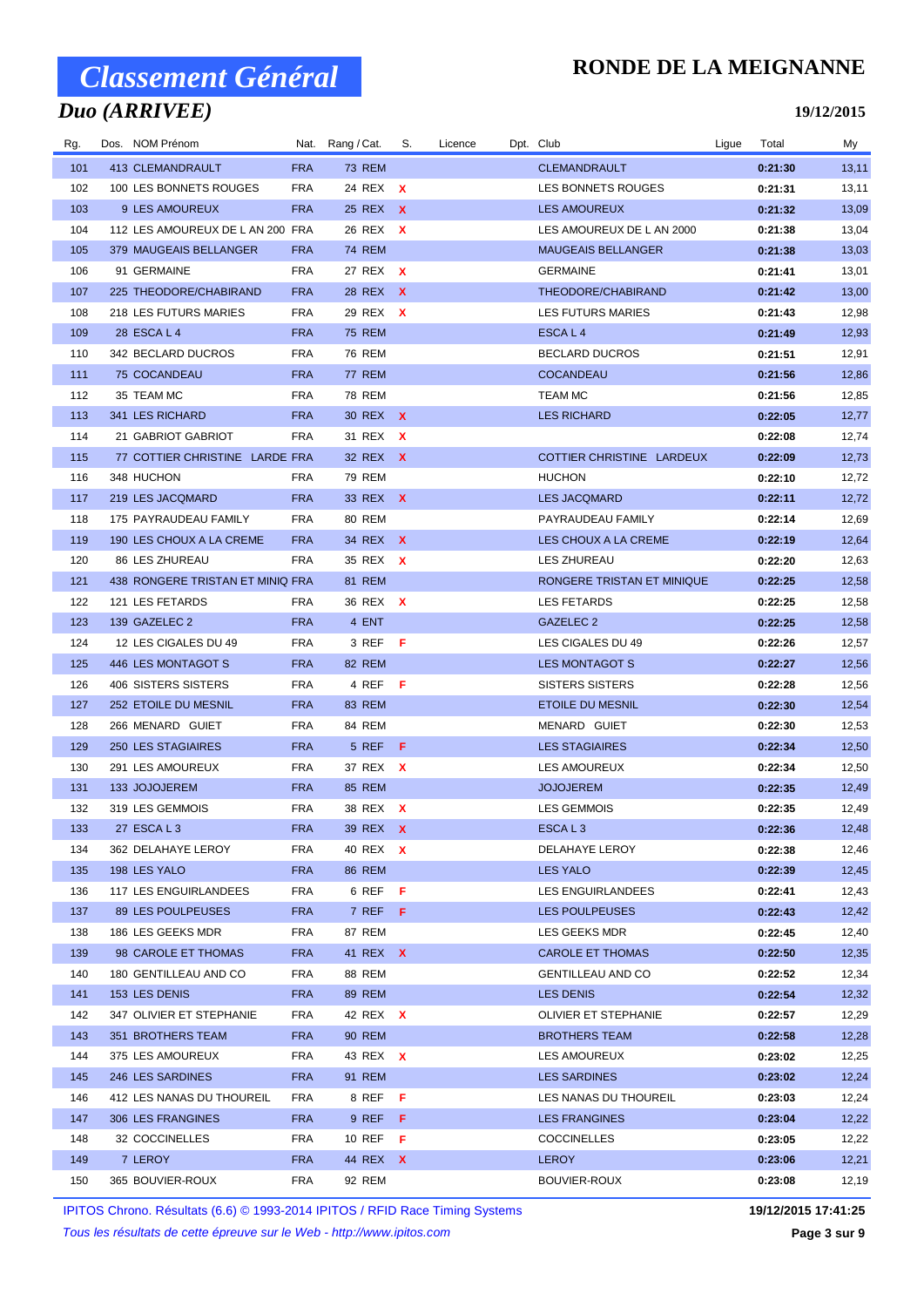## *Duo (ARRIVEE)*

### **RONDE DE LA MEIGNANNE**

**19/12/2015**

| Rg.        | Dos. NOM Prénom                 |                          | Nat. Rang / Cat.     | S.  | Licence | Dpt. Club                      | Ligue | Total              | My             |
|------------|---------------------------------|--------------------------|----------------------|-----|---------|--------------------------------|-------|--------------------|----------------|
| 151        | 380 AMISTER                     | <b>FRA</b>               | 93 REM               |     |         | <b>AMISTER</b>                 |       | 0:23:10            | 12,17          |
| 152        | 47 EMIFIFI                      | FRA                      | 45 REX X             |     |         | <b>EMIFIFI</b>                 |       | 0:23:13            | 12,15          |
| 153        | 29 ESCA L 5                     | <b>FRA</b>               | 46 REX X             |     |         | ESCAL <sub>5</sub>             |       | 0:23:14            | 12, 13         |
| 154        | 61 DUORUN                       | <b>FRA</b>               | 47 REX X             |     |         | <b>DUORUN</b>                  |       | 0:23:15            | 12,13          |
| 155        | 129 LES BUBU                    | <b>FRA</b>               | 94 REM               |     |         | <b>LES BUBU</b>                |       | 0:23:15            | 12, 13         |
| 156        | 151 JULES                       | <b>FRA</b>               | 95 REM               |     |         | JULES                          |       | 0:23:16            | 12,12          |
| 157        | 447 DUPONT SAMUEL               | <b>FRA</b>               | 48 REX X             |     |         | <b>DUPONT SAMUEL</b>           |       | 0:23:17            | 12,11          |
| 158        | 436 LES HUNS                    | <b>FRA</b>               | 49 REX X             |     |         | LES HUNS                       |       | 0:23:18            | 12,11          |
| 159        | 66 OLIVAL                       | <b>FRA</b>               | 50 REX X             |     |         | <b>OLIVAL</b>                  |       | 0:23:19            | 12,09          |
| 160        | 322 LES AMIES                   | <b>FRA</b>               | 11 REF F             |     |         | <b>LES AMIES</b>               |       | 0:23:21            | 12,08          |
| 161        | 172 LESZENS                     | <b>FRA</b>               | 51 REX X             |     |         | <b>LESZENS</b>                 |       | 0:23:24            | 12,05          |
| 162        | 243 LES CHACHA                  | <b>FRA</b>               | <b>12 REF</b>        | - F |         | LES CHACHA                     |       | 0:23:31            | 11,99          |
| 163        | 283 LES GILLOTES                | <b>FRA</b>               | 13 REF F             |     |         | <b>LES GILLOTES</b>            |       | 0:23:34            | 11,97          |
| 164        | 170 LES PETITES HERBES          | <b>FRA</b>               | 52 REX X             |     |         | LES PETITES HERBES             |       | 0:23:34            | 11,97          |
| 165        | 373 MYMYETLAULAU                | <b>FRA</b>               | 14 REF <b>F</b>      |     |         | MYMYETLAULAU                   |       | 0:23:34            | 11,96          |
| 166        | 356 LES LAPINS CRETINS          | <b>FRA</b>               | <b>96 REM</b>        |     |         | LES LAPINS CRETINS             |       | 0:23:36            | 11,95          |
| 167        | 368 LES KINDERS                 | <b>FRA</b>               | 15 REF <b>F</b>      |     |         | <b>LES KINDERS</b>             |       | 0:23:42            | 11,90          |
| 168        | 143 LES BABAS COOL              | FRA                      | 97 REM               |     |         | LES BABAS COOL                 |       | 0:23:42            | 11,90          |
| 169        | 260 CACAHUETE                   | <b>FRA</b>               | 53 REX X             |     |         | <b>CACAHUETE</b>               |       | 0:23:44            | 11,88          |
| 170        | 326 BRIFLO                      | FRA                      | 98 REM               |     |         | <b>BRIFLO</b>                  |       | 0:23:44            | 11,88          |
| 171        | 79 LES KATOCHES                 | <b>FRA</b>               | 99 REM               |     |         | <b>LES KATOCHES</b>            |       | 0:23:45            | 11,88          |
| 172        | 157 MARIE ET FLORENCE FOREV FRA |                          | 16 REF <b>F</b>      |     |         | MARIE ET FLORENCE FOREVER      |       | 0:23:49            | 11,84          |
| 173        | 72 DOUBLETTE DE REVE            | <b>FRA</b>               | 100 REM              |     |         | DOUBLETTE DE REVE              |       | 0:23:53            | 11,81          |
| 174        | 15 LES VOISINS DE LA VARIE      | <b>FRA</b>               | 101 REM              |     |         | LES VOISINS DE LA VARIE        |       | 0:23:54            | 11,80          |
| 175        | 16 RIOU                         | <b>FRA</b>               | 54 REX X             |     |         | <b>RIOU</b>                    |       | 0:23:54            | 11,80          |
| 176        | 318 L ATELIER DES COULEURS      | <b>FRA</b>               | 55 REX X             |     |         | L ATELIER DES COULEURS         |       | 0:23:54            | 11,80          |
| 177<br>178 | 339 HALLET<br>13 LES MEILLEURS  | <b>FRA</b><br><b>FRA</b> | 56 REX X<br>57 REX X |     |         | <b>HALLET</b><br>LES MEILLEURS |       | 0:23:55            | 11,79<br>11,75 |
| 179        | 103 LES COQUINOUX               | <b>FRA</b>               | 58 REX X             |     |         | LES COQUINOUX                  |       | 0:24:00<br>0:24:03 | 11,73          |
| 180        | 239 ROBIN                       | FRA                      | 17 REF               | - F |         | <b>ROBIN</b>                   |       | 0:24:03            | 11,73          |
| 181        | 97 RIO                          | <b>FRA</b>               | 18 REF F             |     |         | RIO.                           |       | 0:24:08            | 11,69          |
| 182        | 370 LES POULETTES               | <b>FRA</b>               | 19 REF <b>F</b>      |     |         | <b>LES POULETTES</b>           |       | 0:24:08            | 11,69          |
| 183        | 213 LES CABRI SISTERS           | <b>FRA</b>               | 20 REF F             |     |         | <b>LES CABRI SISTERS</b>       |       | 0:24:10            | 11,67          |
| 184        | 11 LES BASKETTEUSES             | FRA                      | 21 REF F             |     |         | LES BASKETTEUSES               |       | 0:24:10            | 11,67          |
| 185        | 124 CARMEL                      | <b>FRA</b>               | 22 REF $F$           |     |         | <b>CARMEL</b>                  |       | 0:24:11            | 11,66          |
| 186        | 294 LES GRANDES VIGNES          | FRA                      | 102 REM              |     |         | LES GRANDES VIGNES             |       | 0:24:11            | 11,66          |
| 187        | 374 LES CANARIS                 | <b>FRA</b>               | 103 REM              |     |         | <b>LES CANARIS</b>             |       | 0:24:12            | 11,66          |
| 188        | 321 LES MARC                    | FRA                      | 23 REF <b>F</b>      |     |         | <b>LES MARC</b>                |       | 0:24:13            | 11,64          |
| 189        | 171 STEPHANGIE                  | <b>FRA</b>               | 24 REF <b>F</b>      |     |         | <b>STEPHANGIE</b>              |       | 0:24:13            | 11,64          |
| 190        | 300 ORCHIDEES                   | FRA                      | 25 REF <b>F</b>      |     |         | ORCHIDEES                      |       | 0:24:14            | 11,64          |
| 191        | 456 LES RICHARD                 | <b>FRA</b>               | 59 REX X             |     |         | <b>LES RICHARD</b>             |       | 0:24:17            | 11,61          |
| 192        | 401 UN GARS UNE FILLE           | FRA                      | 60 REX X             |     |         | UN GARS UNE FILLE              |       | 0:24:17            | 11,61          |
| 193        | 420 ODYSSEE 2001                | <b>FRA</b>               | 104 REM              |     |         | ODYSSEE 2001                   |       | 0:24:18            | 11,60          |
| 194        | 280 TAGADA ET COCOBAT           | <b>FRA</b>               | 61 REX X             |     |         | TAGADA ET COCOBAT              |       | 0:24:19            | 11,60          |
| 195        | 22 THUAU FERRUS                 | <b>FRA</b>               | 62 REX X             |     |         | <b>THUAU FERRUS</b>            |       | 0:24:22            | 11,57          |
| 196        | 359 QUELEN FRANCOISE XAVIER FRA |                          | 63 REX X             |     |         | QUELEN FRANCOISE XAVIER CO     |       | 0:24:23            | 11,57          |
| 197        | 312 ANJUERE ROBIN               | <b>FRA</b>               | 26 REF <b>F</b>      |     |         | ANJUERE ROBIN                  |       | 0:24:29            | 11,52          |
| 198        | 249 LES SUPER BLEUETTES         | <b>FRA</b>               | 27 REF <b>F</b>      |     |         | LES SUPER BLEUETTES            |       | 0:24:29            | 11,52          |
| 199        | 282 LES BIGLEUX                 | <b>FRA</b>               | 105 REM              |     |         | LES BIGLEUX                    |       | 0:24:31            | 11,50          |
| 200        | 37 KILYKILY                     | FRA                      | 28 REF F             |     |         | KILYKILY                       |       | 0:24:32            | 11,50          |

IPITOS Chrono. Résultats (6.6) © 1993-2014 IPITOS / RFID Race Timing Systems **19/12/2015 17:41:26**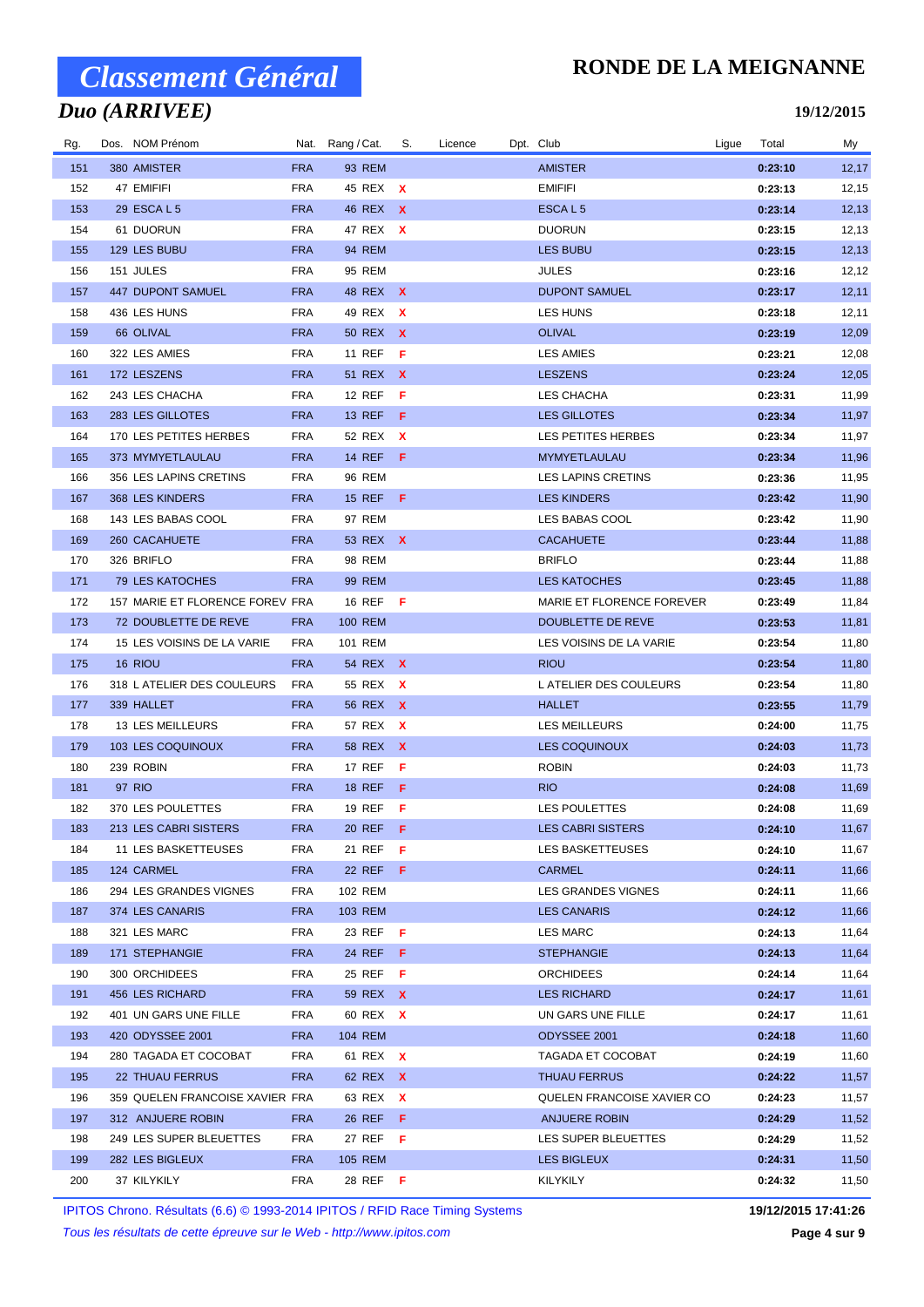## *Duo (ARRIVEE)*

### **RONDE DE LA MEIGNANNE**

#### **19/12/2015**

| Rg. | Dos. NOM Prénom                  |            | Nat. Rang / Cat. | S.  | Licence | Dpt. Club                    | Ligue | Total   | My    |
|-----|----------------------------------|------------|------------------|-----|---------|------------------------------|-------|---------|-------|
| 201 | 441 LEFORESTIER                  | <b>FRA</b> | 64 REX X         |     |         | <b>LEFORESTIER</b>           |       | 0:24:33 | 11,49 |
| 202 | 316 DESCAMPS-BELLANGER           | <b>FRA</b> | 29 REF           | - F |         | DESCAMPS-BELLANGER           |       | 0:24:34 | 11,48 |
| 203 | 269 LES GRANDES SPORTIVES        | <b>FRA</b> | 30 REF <b>F</b>  |     |         | <b>LES GRANDES SPORTIVES</b> |       | 0:24:34 | 11,48 |
| 204 | 343 LES MOSSET                   | <b>FRA</b> | 65 REX X         |     |         | <b>LES MOSSET</b>            |       | 0:24:38 | 11,45 |
| 205 | 200 LES2A                        | <b>FRA</b> | 66 REX X         |     |         | LES <sub>2</sub> A           |       | 0:24:40 | 11,43 |
| 206 | 209 CAPELLOS                     | <b>FRA</b> | 106 REM          |     |         | <b>CAPELLOS</b>              |       | 0:24:43 | 11,41 |
| 207 | 285 CLAIRE ET SOPHIE             | <b>FRA</b> | 31 REF <b>F</b>  |     |         | <b>CLAIRE ET SOPHIE</b>      |       | 0:24:43 | 11,41 |
| 208 | 257 TAC&TIC                      | <b>FRA</b> | 67 REX X         |     |         | TAC&TIC                      |       | 0:24:44 | 11,40 |
| 209 | 152 CAS ASCEMA ANGERS            | <b>FRA</b> | 68 REX X         |     |         | <b>CAS ASCEMA ANGERS</b>     |       | 0:24:46 | 11,39 |
| 210 | 182 LES JANZEENNES               | <b>FRA</b> | 32 REF <b>F</b>  |     |         | <b>LES JANZEENNES</b>        |       | 0:24:46 | 11,39 |
| 211 | 34 RAME-MORIN                    | <b>FRA</b> | 107 REM          |     |         | RAME-MORIN                   |       | 0:24:48 | 11,37 |
| 212 | 113 FERTRE BECLAIR               | <b>FRA</b> | 33 REF <b>F</b>  |     |         | FERTRE BECLAIR               |       | 0:24:51 | 11,35 |
| 213 | 106 ROYER TRINQUIER              | <b>FRA</b> | 34 REF <b>F</b>  |     |         | ROYER TRINQUIER              |       | 0:24:51 | 11,35 |
| 214 | 228 LA VICO TEEN                 | <b>FRA</b> | 69 REX X         |     |         | LA VICO TEEN                 |       | 0:24:52 | 11,34 |
| 215 | 267 ODISA                        | <b>FRA</b> | 35 REF F         |     |         | <b>ODISA</b>                 |       | 0:24:54 | 11,33 |
| 216 | 108 BANNIER                      | <b>FRA</b> | 70 REX X         |     |         | <b>BANNIER</b>               |       | 0:24:54 | 11,32 |
| 217 | 130 ESPRIT TRAIL ANJOU           | <b>FRA</b> | 71 REX X         |     |         | <b>ESPRIT TRAIL ANJOU</b>    |       | 0:24:55 | 11,32 |
| 218 | 404 MARTIN BOUEDRON              | <b>FRA</b> | 72 REX X         |     |         | <b>MARTIN BOUEDRON</b>       |       | 0:24:57 | 11,31 |
| 219 | 3 CHUPIN PESCHEUX                | <b>FRA</b> | 36 REF <b>F</b>  |     |         | <b>CHUPIN PESCHEUX</b>       |       | 0:24:58 | 11,29 |
| 220 | 147 LES CHAMALLOWS ROSES         | <b>FRA</b> | 37 REF           | - F |         | LES CHAMALLOWS ROSES         |       | 0:24:59 | 11,29 |
| 221 | 297 PERE ET FILLE                | <b>FRA</b> | 73 REX X         |     |         | PERE ET FILLE                |       | 0:25:04 | 11,25 |
| 222 | 275 LEA ET SON PAPA              | <b>FRA</b> | 74 REX X         |     |         | LEA ET SON PAPA              |       | 0:25:04 | 11,25 |
| 223 | 80 PICSOU                        | <b>FRA</b> | 75 REX X         |     |         | <b>PICSOU</b>                |       | 0:25:04 | 11,25 |
| 224 | 138 GAZELEC 1                    | <b>FRA</b> | 5 ENT            |     |         | GAZELEC 1                    |       | 0:25:05 | 11,24 |
| 225 | 2 CHARMEU                        | <b>FRA</b> | 38 REF <b>F</b>  |     |         | <b>CHARMEU</b>               |       | 0:25:05 | 11,24 |
| 226 | 55 LORET                         | <b>FRA</b> | 108 REM          |     |         | LORET                        |       | 0:25:09 | 11,22 |
| 227 | 307 LES GIRLS                    | <b>FRA</b> | 39 REF           | - F |         | <b>LES GIRLS</b>             |       | 0:25:11 | 11,20 |
| 228 | 301 LES SAPOS                    | <b>FRA</b> | 40 REF <b>F</b>  |     |         | LES SAPOS                    |       | 0:25:11 | 11,20 |
| 229 | 248 LES FRERES MOUTARDES         | <b>FRA</b> | 109 REM          |     |         | <b>LES FRERES MOUTARDES</b>  |       | 0:25:12 | 11,19 |
| 230 | 165 CHARNACE FAMILY              | <b>FRA</b> | 76 REX X         |     |         | <b>CHARNACE FAMILY</b>       |       | 0:25:13 | 11,18 |
| 231 | 81 CATHYSAM                      | <b>FRA</b> | 77 REX X         |     |         | <b>CATHYSAM</b>              |       | 0:25:21 | 11,13 |
| 232 | 191 LES FRUITIERS                | <b>FRA</b> | 78 REX X         |     |         | <b>LES FRUITIERS</b>         |       | 0:25:30 | 11,06 |
| 233 | 206 LES MARGUERITTES FRA         |            | 41 REF F         |     |         | LES MARGUERITTES             |       | 0:25:33 | 11,04 |
| 234 | 202 ZELIA GAUD - DAVID CARRE FRA |            | 79 REX X         |     |         | ZELIA GAUD - DAVID CARRE     |       | 0:25:34 | 11,03 |
| 235 | 367 CELOR                        | <b>FRA</b> | 80 REX X         |     |         | <b>CELOR</b>                 |       | 0:25:37 | 11,01 |
| 236 | 149 KONASS                       | <b>FRA</b> | 42 REF <b>F</b>  |     |         | KONASS                       |       | 0:25:39 | 10,99 |
| 237 | 211 LA RELEVE                    | <b>FRA</b> | 43 REF <b>F</b>  |     |         | LA RELEVE                    |       | 0:25:43 | 10,97 |
| 238 | 67 SINCERELY                     | <b>FRA</b> | 81 REX X         |     |         | SINCERELY                    |       | 0:25:44 | 10,96 |
| 239 | 422 ANJOU SYVICULTURE            | <b>FRA</b> | 44 REF <b>F</b>  |     |         | <b>ANJOU SYVICULTURE</b>     |       | 0:25:44 | 10,96 |
| 240 | 235 LES ZOUQUETTES               | <b>FRA</b> | 82 REX X         |     |         | LES ZOUQUETTES               |       | 0:25:45 | 10,95 |
| 241 | 435 CHAUVET HUMEAU               | <b>FRA</b> | 45 REF <b>F</b>  |     |         | <b>CHAUVET HUMEAU</b>        |       | 0:25:47 | 10,94 |
| 242 | 340 URG                          | <b>FRA</b> | 46 REF <b>F</b>  |     |         | <b>URG</b>                   |       | 0:25:48 | 10,93 |
| 243 | 42 LES FOLIOSAINES               | <b>FRA</b> | 47 REF <b>F</b>  |     |         | <b>LES FOLIOSAINES</b>       |       | 0:25:50 | 10,92 |
| 244 | 358 LES MICH THO                 | <b>FRA</b> | 110 REM          |     |         | LES MICH THO                 |       | 0:25:52 | 10,90 |
| 245 | 69 CHOUDMON                      | <b>FRA</b> | 83 REX X         |     |         | <b>CHOUDMON</b>              |       | 0:25:52 | 10,90 |
| 246 | 146 FOUASSIERVIGNERON            | <b>FRA</b> | 48 REF <b>F</b>  |     |         | <b>FOUASSIERVIGNERON</b>     |       | 0:25:55 | 10,88 |
| 247 | 227 LUT INS                      | <b>FRA</b> | 84 REX X         |     |         | LUT INS                      |       | 0:25:56 | 10,88 |
| 248 | 185 RAME N°1 ET N°3              | <b>FRA</b> | 111 REM          |     |         | RAME N°1 ET N°3              |       | 0:25:58 | 10,86 |
| 249 | 25 ESCA L 2                      | <b>FRA</b> | 49 REF <b>F</b>  |     |         | ESCAL <sub>2</sub>           |       | 0:26:03 | 10,83 |
| 250 | 122 GENEGWEN                     | <b>FRA</b> | 50 REF <b>F</b>  |     |         | GENEGWEN                     |       | 0:26:03 | 10,83 |

IPITOS Chrono. Résultats (6.6) © 1993-2014 IPITOS / RFID Race Timing Systems **19/12/2015 17:41:26**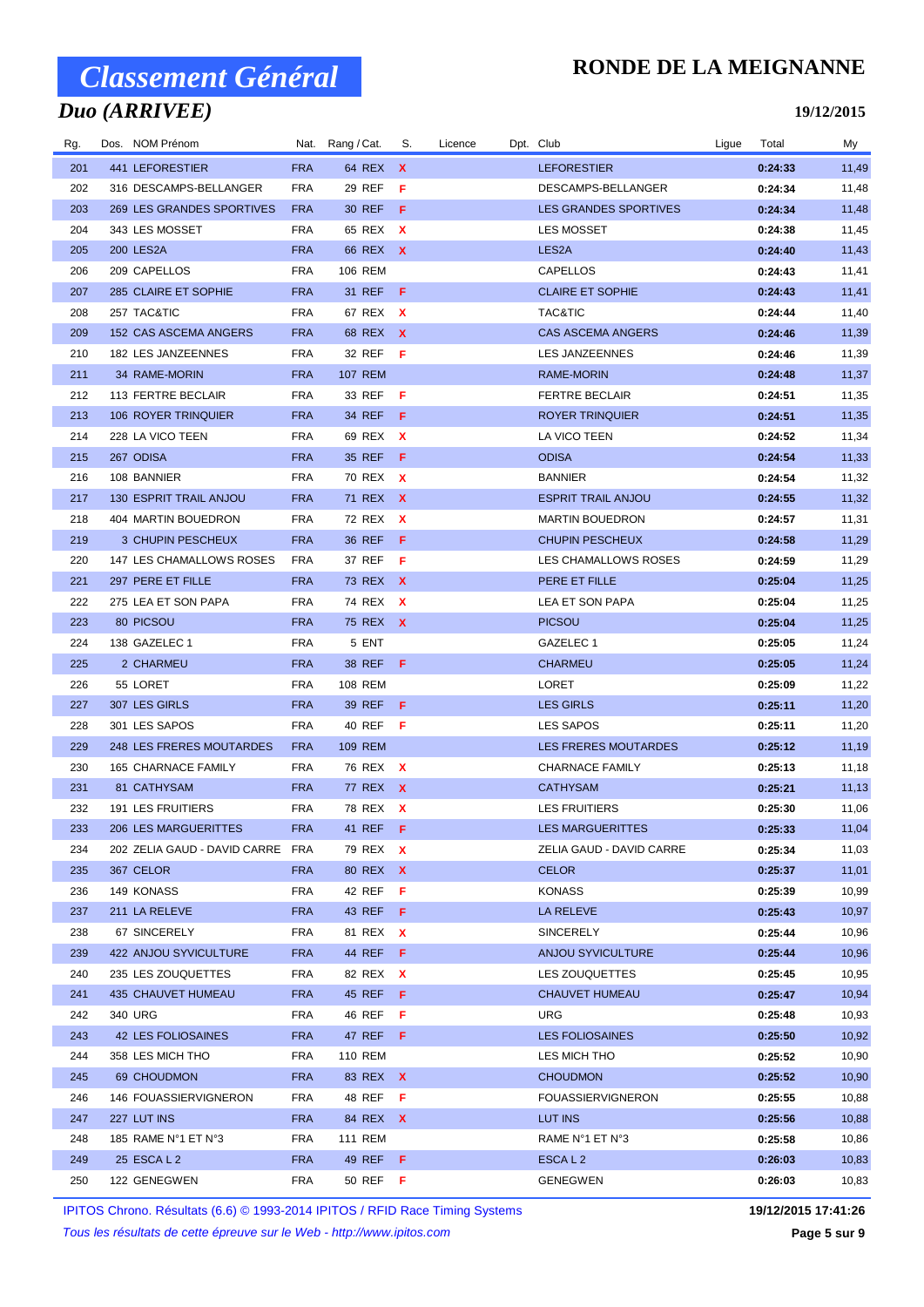## *Duo (ARRIVEE)*

### **RONDE DE LA MEIGNANNE**

#### **19/12/2015**

| Rg. | Dos. NOM Prénom                   |            | Nat. Rang / Cat. | S.  | Licence | Dpt. Club                         | Ligue | Total   | My    |
|-----|-----------------------------------|------------|------------------|-----|---------|-----------------------------------|-------|---------|-------|
| 251 | 334 LA JOJOBAR TEAM               | <b>FRA</b> | <b>112 REM</b>   |     |         | <b>LA JOJOBAR TEAM</b>            |       | 0:26:03 | 10,83 |
| 252 | 181 LES MISSCER                   | <b>FRA</b> | 52 REF           | - F |         | <b>LES MISSCER</b>                |       | 0:26:06 | 10,81 |
| 253 | 384 XXBRETONNES                   | <b>FRA</b> | <b>51 REF</b>    | - F |         | <b>XXBRETONNES</b>                |       | 0:26:06 | 10,81 |
| 254 | 290 ON A LA FRITE ET LA BANAN FRA |            | 85 REX X         |     |         | ON A LA FRITE ET LA BANANE!       |       | 0:26:07 | 10,80 |
| 255 | 4 COD QG                          | <b>FRA</b> | <b>113 REM</b>   |     |         | COD QG                            |       | 0:26:09 | 10,79 |
| 256 | 207 BIGOT - PENAGOS               | <b>FRA</b> | 53 REF <b>F</b>  |     |         | <b>BIGOT - PENAGOS</b>            |       | 0:26:11 | 10,77 |
| 257 | 166 KARINE ET NATHALIE            | <b>FRA</b> | 54 REF F         |     |         | KARINE ET NATHALIE                |       | 0:26:12 | 10,76 |
| 258 | 363 TOUT SCHUSS                   | <b>FRA</b> | 55 REF           | -F  |         | <b>TOUT SCHUSS</b>                |       | 0:26:13 | 10,76 |
| 259 | 90 PAPA ET MOI                    | <b>FRA</b> | 86 REX X         |     |         | PAPA ET MOI                       |       | 0:26:15 | 10,74 |
| 260 | 240 LES JEUNETTES                 | <b>FRA</b> | 56 REF           | - F |         | LES JEUNETTES                     |       | 0:26:16 | 10,74 |
| 261 | 8 LES ABM GIRL S                  | <b>FRA</b> | 57 REF F         |     |         | LES ABM GIRL S                    |       | 0:26:17 | 10,73 |
| 262 | 402 LES BOUEBINES                 | <b>FRA</b> | 114 REM          |     |         | LES BOUEBINES                     |       | 0:26:17 | 10,73 |
| 263 | 338 GARNIER/GELINEAU              | <b>FRA</b> | 58 REF           | - F |         | <b>GARNIER/GELINEAU</b>           |       | 0:26:18 | 10,72 |
| 264 | 94 LES JUMELLES                   | <b>FRA</b> | 59 REF           | - F |         | LES JUMELLES                      |       | 0:26:20 | 10,71 |
| 265 | 403 DUTERTRE/ ROUSSEAU            | <b>FRA</b> | 87 REX X         |     |         | <b>DUTERTRE/ ROUSSEAU</b>         |       | 0:26:21 | 10,70 |
| 266 | 395 EMILIE & ANNE-LISE            | <b>FRA</b> | 60 REF           | Æ   |         | <b>EMILIE &amp; ANNE-LISE</b>     |       | 0:26:22 | 10,70 |
| 267 | 292 LES SOMLOIRAISES              | <b>FRA</b> | 61 REF           | - F |         | <b>LES SOMLOIRAISES</b>           |       | 0:26:24 | 10,68 |
| 268 | 327 LE DAGUENET                   | <b>FRA</b> | <b>115 REM</b>   |     |         | LE DAGUENET                       |       | 0:26:24 | 10,68 |
| 269 | 272 TUTUSSES JUNIORS              | <b>FRA</b> | 88 REX X         |     |         | <b>TUTUSSES JUNIORS</b>           |       | 0:26:26 | 10,67 |
| 270 | 258 LEROUX FAMILY                 | <b>FRA</b> | 89 REX X         |     |         | <b>LEROUX FAMILY</b>              |       | 0:26:27 | 10,66 |
| 271 | 74 LA MAISON DU BIEN ETRE         | <b>FRA</b> | 62 REF           | - F |         | LA MAISON DU BIEN ETRE            |       | 0:26:28 | 10,66 |
| 272 | 397 LEA&ROM                       | <b>FRA</b> | 90 REX X         |     |         | LEA&ROM                           |       | 0:26:30 | 10,64 |
| 273 | 371 NO PAIN NO GAIN               | <b>FRA</b> | 91 REX X         |     |         | NO PAIN NO GAIN                   |       | 0:26:32 | 10,63 |
| 274 | 405 LES COUSINES                  | <b>FRA</b> | 63 REF <b>F</b>  |     |         | LES COUSINES                      |       | 0:26:33 | 10,62 |
| 275 | 88 J-LUC VOITON CLAUDE FER FRA    |            | <b>116 REM</b>   |     |         | <b>J-LUC VOITON CLAUDE FERRAN</b> |       | 0:26:38 | 10,59 |
| 276 | 355 THE CHRISTMAS TEAM            | <b>FRA</b> | 64 REF           | - F |         | THE CHRISTMAS TEAM                |       | 0:26:38 | 10,59 |
| 277 | 45 LES BOUCOTS                    | <b>FRA</b> | 92 REX X         |     |         | LES BOUCOTS                       |       | 0:26:39 | 10,58 |
| 278 | 6 LEA S                           | <b>FRA</b> | 65 REF           | - F |         | LEA S                             |       | 0:26:41 | 10,57 |
| 279 | 232 LES PINTADES FARFELUES        | <b>FRA</b> | 93 REX X         |     |         | LES PINTADES FARFELUES            |       | 0:26:42 | 10,56 |
| 280 | 337 TREMBLAYS CHRISTOPHE          | <b>FRA</b> | 94 REX X         |     |         | <b>TREMBLAYS CHRISTOPHE</b>       |       | 0:26:44 | 10,55 |
| 281 | 201 AUTO/MOTO                     | <b>FRA</b> | 95 REX X         |     |         | AUTO/MOTO                         |       | 0:26:45 | 10,54 |
| 282 | <b>137 LES VERNOIS</b>            | <b>FRA</b> | 96 REX X         |     |         | <b>LES VERNOIS</b>                |       | 0:26:46 | 10,54 |
| 283 | 432 LES LAMY S GIRL POWER         | <b>FRA</b> | 66 REF           | - F |         | LES LAMY S GIRL POWER             |       | 0:26:49 | 10,51 |
| 284 | 116 ASEC LA POMMERAYE             | <b>FRA</b> | 97 REX X         |     |         | ASEC LA POMMERAYE                 |       | 0:26:50 | 10,51 |
| 285 | 418 LEPAGE                        | <b>FRA</b> | 98 REX X         |     |         | LEPAGE                            |       | 0:26:51 | 10,50 |
| 286 | 262 LES JEUNETTES                 | <b>FRA</b> | 67 REF <b>F</b>  |     |         | LES JEUNETTES                     |       | 0:26:52 | 10,50 |
| 287 | 167 DESLANDES MICHAEL             | <b>FRA</b> | 99 REX X         |     |         | <b>DESLANDES MICHAEL</b>          |       | 0:26:53 | 10,49 |
| 288 | 407 LES SOUSSOU                   | <b>FRA</b> | 68 REF <b>F</b>  |     |         | LES SOUSSOU                       |       | 0:26:56 | 10,47 |
| 289 | 265 LES COPIIIINES                | <b>FRA</b> | 69 REF <b>F</b>  |     |         | <b>LES COPIIIINES</b>             |       | 0:26:57 | 10,47 |
| 290 | 178 LES GAZELLES ANNE ET SAN FRA  |            | 70 REF F         |     |         | LES GAZELLES ANNE ET SANDRI       |       | 0:26:57 | 10,47 |
| 291 | 134 SANDRA & ELO                  | <b>FRA</b> | 71 REF F         |     |         | SANDRA & ELO                      |       | 0:26:59 | 10,45 |
| 292 | 410 LE 6 PETIT ANJOU              | <b>FRA</b> | 100 REX X        |     |         | LE 6 PETIT ANJOU                  |       | 0:27:02 | 10,43 |
| 293 | 36 PAT PATROUILLE                 | FRA        | 101 REX X        |     |         | PAT PATROUILLE                    |       | 0:27:03 | 10,43 |
| 294 | 49 CARDIS CELIB                   | <b>FRA</b> | 102 REX X        |     |         | <b>CARDIS CELIB</b>               |       | 0:27:03 | 10,43 |
| 295 | 57 LES FOLIOSAINS                 | <b>FRA</b> | 103 REX X        |     |         | <b>LES FOLIOSAINS</b>             |       | 0:27:04 | 10,42 |
| 296 | 421 RULLIER                       | <b>FRA</b> | 104 REX X        |     |         | RULLIER                           |       | 0:27:05 | 10,41 |
| 297 | 84 TEAMTACKI                      | <b>FRA</b> | 105 REX X        |     |         | TEAMTACKI                         |       | 0:27:06 | 10,41 |
| 298 | 383 LES 2 SOEURS                  | <b>FRA</b> | 72 REF <b>F</b>  |     |         | LES 2 SOEURS                      |       | 0:27:06 | 10,41 |
| 299 | 51 BOUVET TEAM                    | <b>FRA</b> | 106 REX X        |     |         | <b>BOUVET TEAM</b>                |       | 0:27:06 | 10,40 |
| 300 | 220 GEOGEO&LUDI                   | <b>FRA</b> | 107 REX X        |     |         | GEOGEO&LUDI                       |       | 0:27:09 | 10,39 |
|     |                                   |            |                  |     |         |                                   |       |         |       |

IPITOS Chrono. Résultats (6.6) © 1993-2014 IPITOS / RFID Race Timing Systems **19/12/2015 17:41:26**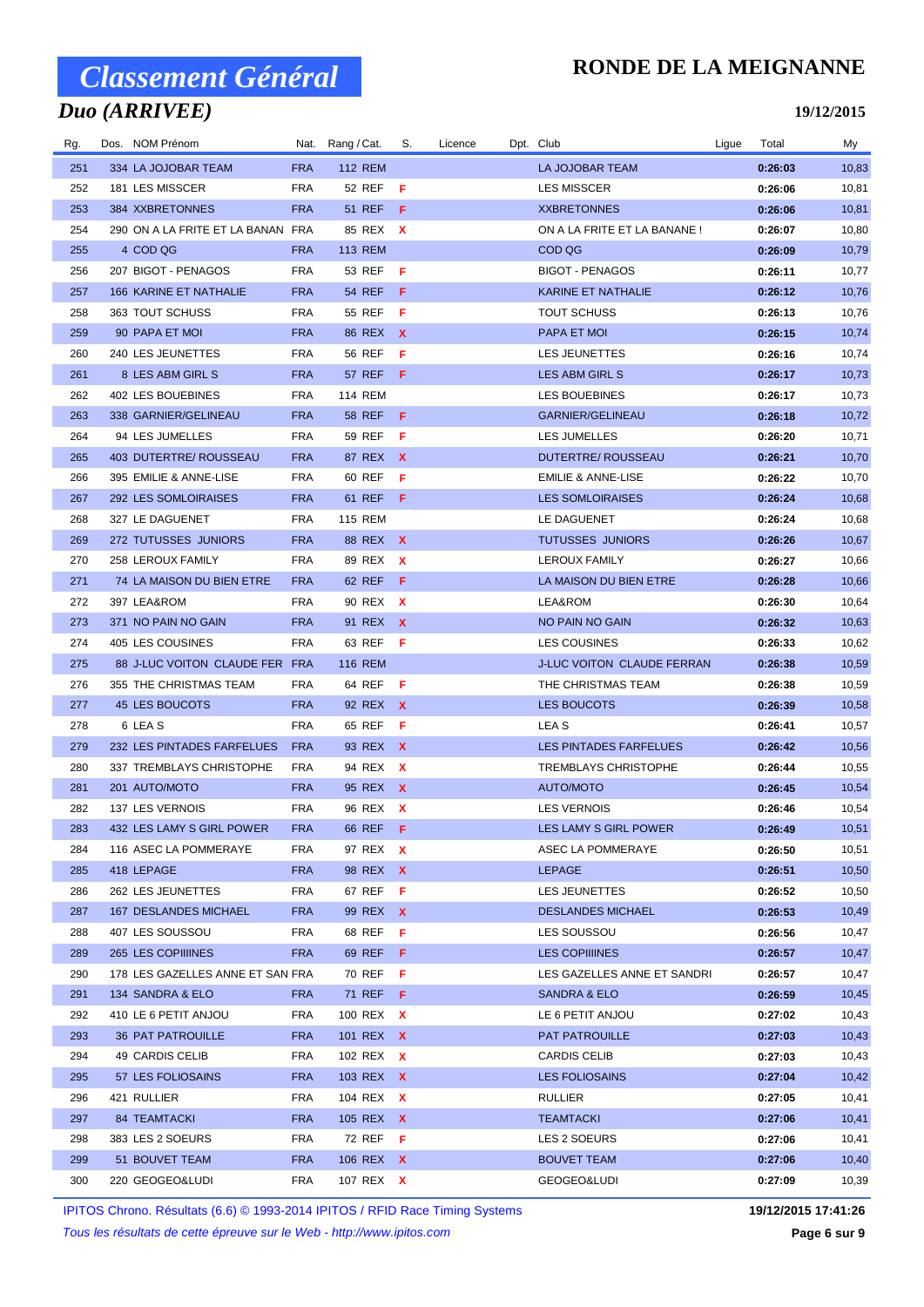## *Duo (ARRIVEE)*

### **RONDE DE LA MEIGNANNE**

#### **19/12/2015**

| Rg. | Dos. NOM Prénom                 |            | Nat. Rang/Cat.  | S.  | Licence | Dpt. Club                   | Ligue | Total   | My     |
|-----|---------------------------------|------------|-----------------|-----|---------|-----------------------------|-------|---------|--------|
| 301 | 459 GD FERMETURES               | <b>FRA</b> | <b>73 REF</b>   | F   |         | <b>GD FERMETURES</b>        |       | 0:27:10 | 10,38  |
| 302 | 390 VELVET RUN                  | <b>FRA</b> | 108 REX         | X   |         | <b>VELVET RUN</b>           |       | 0:27:11 | 10,38  |
| 303 | 245 LES MORUES                  | <b>FRA</b> | 74 REF          | - F |         | <b>LES MORUES</b>           |       | 0:27:13 | 10,36  |
| 304 | 109 LES PHILOUS                 | <b>FRA</b> | 109 REX X       |     |         | <b>LES PHILOUS</b>          |       | 0:27:15 | 10,35  |
| 305 | 212 TAUDON                      | <b>FRA</b> | 75 REF F        |     |         | <b>TAUDON</b>               |       | 0:27:21 | 10,31  |
| 306 | 131 LES DROLES DE DAMES         | <b>FRA</b> | 76 REF <b>F</b> |     |         | LES DROLES DE DAMES         |       | 0:27:22 | 10,31  |
| 307 | 449 AU RAYON DE SOLEIL          | <b>FRA</b> | 110 REX X       |     |         | AU RAYON DE SOLEIL          |       | 0:27:24 | 10,29  |
| 308 | 445 FROUIN S                    | <b>FRA</b> | 111 REX X       |     |         | <b>FROUIN S</b>             |       | 0:27:25 | 10,29  |
| 309 | 120 RICHARD-HERVE               | <b>FRA</b> | <b>77 REF</b>   | - F |         | RICHARD-HERVE               |       | 0:27:26 | 10,28  |
| 310 | 197 ALEXSANDRA                  | <b>FRA</b> | 78 REF <b>F</b> |     |         | ALEXSANDRA                  |       | 0:27:28 | 10,27  |
| 311 | 298 POUPOUCOCO                  | <b>FRA</b> | 112 REX X       |     |         | <b>POUPOUCOCO</b>           |       | 0:27:33 | 10,24  |
| 312 | 460 ZOELIAM                     | <b>FRA</b> | 113 REX X       |     |         | ZOELIAM                     |       | 0:27:34 | 10,23  |
| 313 | 78 LES GAZELLES                 | <b>FRA</b> | 79 REF          | - F |         | <b>LES GAZELLES</b>         |       | 0:27:37 | 10,21  |
| 314 | 354 PHINETHALIE                 | <b>FRA</b> | 80 REF <b>F</b> |     |         | PHINETHALIE                 |       | 0:27:37 | 10,21  |
| 315 | 437 OURIOU V&P                  | <b>FRA</b> | 114 REX X       |     |         | <b>OURIOU V&amp;P</b>       |       | 0:27:38 | 10,21  |
| 316 | 44 GUIBERT                      | <b>FRA</b> | 115 REX         | X   |         | <b>GUIBERT</b>              |       | 0:27:39 | 10,20  |
| 317 | 455 ASA BUREAU D ETUDE          | <b>FRA</b> | 81 REF          | -F  |         | ASA BUREAU D ETUDE          |       | 0:27:40 | 10,19  |
| 318 | 458 ILLOUZ-LEHMAN               | <b>FRA</b> | 82 REF          | -F  |         | ILLOUZ-LEHMAN               |       | 0:27:42 | 10,18  |
| 319 | <b>399 DUNE</b>                 | <b>FRA</b> | <b>117 REM</b>  |     |         | <b>DUNE</b>                 |       | 0:27:42 | 10,18  |
| 320 | 454 LELIEVRE MENARD             | <b>FRA</b> | 83 REF F        |     |         |                             |       | 0:27:44 | 10,17  |
| 321 | 221 LES RANDOS                  | <b>FRA</b> | 116 REX X       |     |         | <b>LES RANDOS</b>           |       | 0:27:45 | 10,16  |
| 322 | 350 GABILLARD                   | <b>FRA</b> | <b>118 REM</b>  |     |         | <b>GABILLARD</b>            |       | 0:27:49 | 10,14  |
| 323 | 332 L EQUIPE DE TERRAIN         | <b>FRA</b> | 119 REM         |     |         | L EQUIPE DE TERRAIN         |       | 0:27:51 | 10, 13 |
| 324 | 296 PATOURINE                   | <b>FRA</b> | 84 REF <b>F</b> |     |         | <b>PATOURINE</b>            |       | 0:27:51 | 10,13  |
| 325 | 176 SIMSE                       | <b>FRA</b> | 117 REX X       |     |         | <b>SIMSE</b>                |       | 0:27:57 | 10,09  |
| 326 | 430 LES VENUS DU CHRONO         | <b>FRA</b> | 85 REF          | -F  |         | LES VENUS DU CHRONO         |       | 0:27:58 | 10,09  |
| 327 | 41 DETRICHE                     | <b>FRA</b> | 118 REX X       |     |         | <b>DETRICHE</b>             |       | 0:28:01 | 10,06  |
| 328 | 270 AMAZING RACE                | <b>FRA</b> | 119 REX X       |     |         | <b>AMAZING RACE</b>         |       | 0:28:04 | 10,05  |
| 329 | 204 LES BRETONS DU 44           | <b>FRA</b> | 120 REX X       |     |         | LES BRETONS DU 44           |       | 0:28:07 | 10,03  |
| 330 | 93 COQ DE BIC                   | <b>FRA</b> | 121 REX X       |     |         | COQ DE BIC                  |       | 0:28:11 | 10,00  |
| 331 | 203 RABIN DOISNEAU              | <b>FRA</b> | 86 REF          | - F |         |                             |       | 0:28:20 | 9,95   |
| 332 | 115 BURON CHARTIER              | <b>FRA</b> | 87 REF          | - F |         | <b>BURON CHARTIER</b>       |       | 0:28:23 | 9,94   |
| 333 | 50 COLAS                        | <b>FRA</b> | 122 REX X       |     |         | <b>COLAS</b>                |       | 0:28:25 | 9,92   |
| 334 | 126 BRUN                        | <b>FRA</b> | 123 REX X       |     |         | <b>BRUN</b>                 |       | 0:28:27 | 9,91   |
| 335 | 234 FRANGEUL                    | <b>FRA</b> | 124 REX X       |     |         | <b>FRANGEUL</b>             |       | 0:28:28 | 9,91   |
| 336 | 214 LES BEAUFS                  | <b>FRA</b> | 120 REM         |     |         | <b>LES BEAUFS</b>           |       | 0:28:29 | 9,90   |
| 337 | 264 LES GAZELLES                | <b>FRA</b> | 88 REF F        |     |         | <b>LES GAZELLES</b>         |       | 0:28:31 | 9,89   |
| 338 | 68 LE MAYENNAIS ET LA SARTH FRA |            | 125 REX X       |     |         | LE MAYENNAIS ET LA SARTHOIS |       | 0:28:31 | 9,89   |
| 339 | 216 TEAM ALARACHE               | <b>FRA</b> | 89 REF <b>F</b> |     |         | <b>TEAM ALARACHE</b>        |       | 0:28:33 | 9,88   |
| 340 | 424 LES CHOUPIS                 | <b>FRA</b> | 126 REX X       |     |         | LES CHOUPIS                 |       | 0:28:34 | 9,87   |
| 341 | 14 LES SARTHOISES               | <b>FRA</b> | 90 REF <b>F</b> |     |         | <b>LES SARTHOISES</b>       |       | 0:28:35 | 9,87   |
| 342 | 236 CHENOIR-ROYNARD             | <b>FRA</b> | 127 REX X       |     |         | CHENOIR-ROYNARD             |       | 0:28:38 | 9,85   |
| 343 | 210 TIC&TAC                     | <b>FRA</b> | 91 REF F        |     |         | TIC&TAC                     |       | 0:28:39 | 9,85   |
| 344 | 381 PHANALI                     | <b>FRA</b> | 128 REX X       |     |         | PHANALI                     |       | 0:28:40 | 9,84   |
| 345 | 145 LES BANANES CHOCOLAT        | <b>FRA</b> | 92 REF <b>F</b> |     |         | LES BANANES CHOCOLAT        |       | 0:28:42 | 9,82   |
| 346 | 369 LES BRANDAS                 | <b>FRA</b> | 93 REF          | - F |         | LES BRANDAS                 |       | 0:28:44 | 9,81   |
| 347 | 83 LES ICE GIRLS                | <b>FRA</b> | 94 REF <b>F</b> |     |         | LES ICE GIRLS               |       | 0:28:46 | 9,80   |
| 348 | 160 LE MELLAY                   | <b>FRA</b> | 129 REX X       |     |         | LE MELLAY                   |       | 0:28:47 | 9,80   |
| 349 | 82 BRANGEON                     | <b>FRA</b> | 130 REX X       |     |         | <b>BRANGEON</b>             |       | 0:28:47 | 9,80   |
| 350 | 423 MESANGE/DABRETEAU           | <b>FRA</b> | 95 REF <b>F</b> |     |         | MESANGE/DABRETEAU           |       | 0:28:48 | 9,79   |

IPITOS Chrono. Résultats (6.6) © 1993-2014 IPITOS / RFID Race Timing Systems **19/12/2015 17:41:26**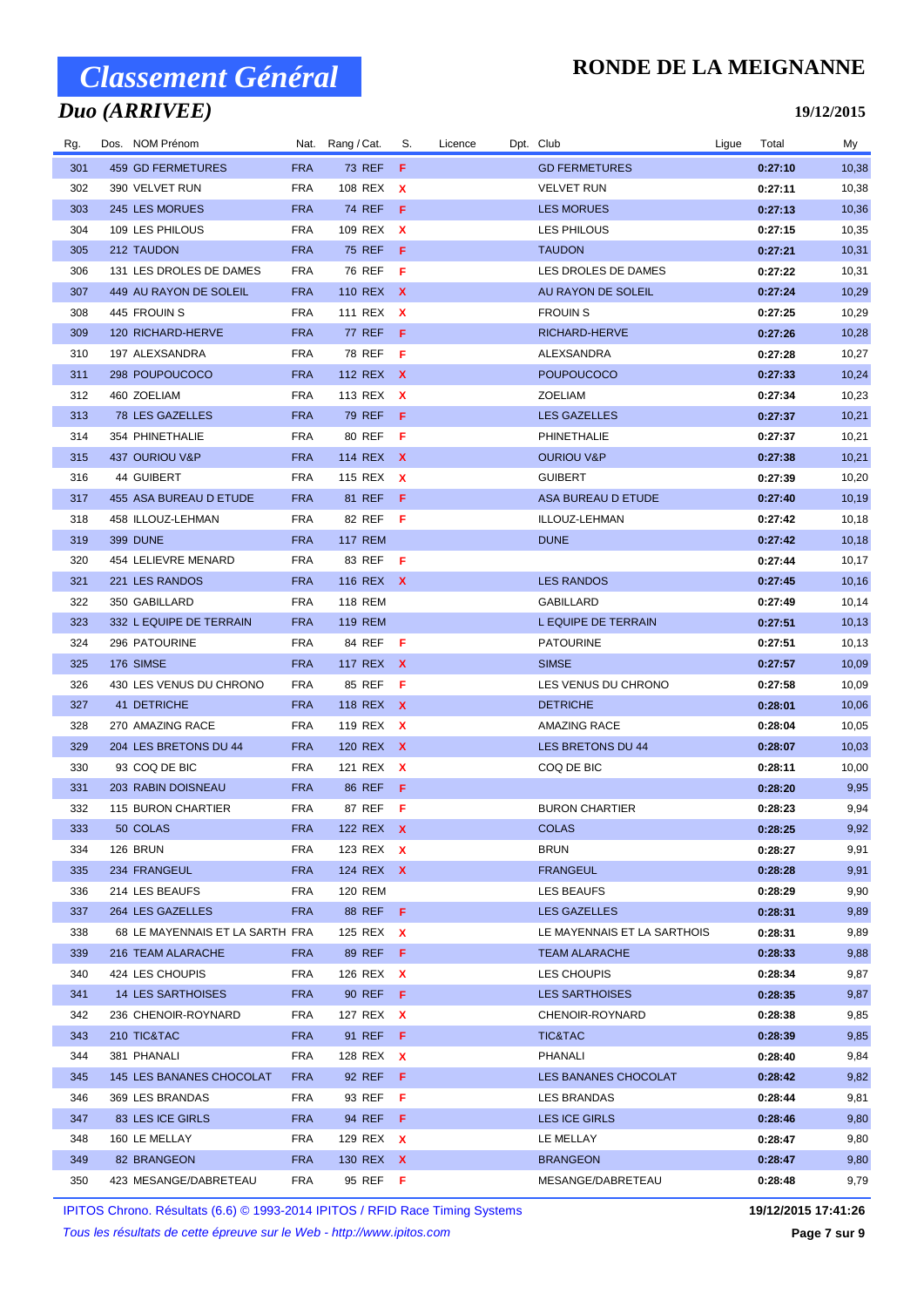## *Duo (ARRIVEE)*

### **RONDE DE LA MEIGNANNE**

#### **19/12/2015**

| Rg. | Dos. NOM Prénom                   | Nat.       | Rang / Cat.         | S.           | Licence | Dpt. Club                   | Ligue | Total   | My   |
|-----|-----------------------------------|------------|---------------------|--------------|---------|-----------------------------|-------|---------|------|
| 351 | 289 TEAM ROULADE                  | <b>FRA</b> | <b>121 REM</b>      |              |         | <b>TEAM ROULADE</b>         |       | 0:28:49 | 9,79 |
| 352 | <b>18 TEAM POUPETTE</b>           | FRA        | 131 REX X           |              |         | <b>TEAM POUPETTE</b>        |       | 0:28:50 | 9,78 |
| 353 | 20 CORINNE ET NATHALIE            | <b>FRA</b> | 96 REF              | - F          |         | <b>CORINNE ET NATHALIE</b>  |       | 0:28:50 | 9,78 |
| 354 | 255 LES TATAS DE MIA              | FRA        | 97 REF              | F            |         | LES TATAS DE MIA            |       | 0:28:51 | 9,78 |
| 355 | 92 CARDOUAT/TONNELIER             | <b>FRA</b> | 98 REF F            |              |         | CARDOUAT/TONNELIER          |       | 0:28:52 | 9,77 |
| 356 | 281 GENE ET JOCE                  | <b>FRA</b> | 99 REF <b>F</b>     |              |         | <b>GENE ET JOCE</b>         |       | 0:28:53 | 9,76 |
| 357 | <b>127 THIBAULT ROUILLARD</b>     | <b>FRA</b> | 132 REX X           |              |         | <b>THIBAULT ROUILLARD</b>   |       | 0:28:55 | 9,75 |
| 358 | 238 LES BRECHS                    | FRA        | 133 REX             | $\mathbf{x}$ |         | LES BRECHS                  |       | 0:29:03 | 9,71 |
| 359 | 452 BRIGITTE ET AUDREY            | <b>FRA</b> | 100 REF F           |              |         | <b>BRIGITTE ET AUDREY</b>   |       | 0:29:07 | 9,68 |
| 360 | 164 LES MONTREUILLAIS             | FRA        | <b>122 REM</b>      |              |         | <b>LES MONTREUILLAIS</b>    |       | 0:29:10 | 9,67 |
| 361 | 325 LOUET                         | <b>FRA</b> | 134 REX X           |              |         | <b>LOUET</b>                |       | 0:29:16 | 9,64 |
| 362 | 419 GATINEAU - ROUSSEAU           | FRA        | 101 REF             | -F           |         | GATINEAU - ROUSSEAU         |       | 0:29:20 | 9,61 |
| 363 | 155 LES COP                       | <b>FRA</b> | 102 REF             | - F          |         | LES COP                     |       | 0:29:23 | 9,60 |
| 364 | 64 LES GOGO                       | <b>FRA</b> | 135 REX X           |              |         | LES GOGO                    |       | 0:29:25 | 9,59 |
| 365 | 60 LES FORESTS                    | <b>FRA</b> | 136 REX X           |              |         | <b>LES FORESTS</b>          |       | 0:29:25 | 9,59 |
| 366 | 251 ETOILES FILANTES              | FRA        | 103 REF             | F            |         | <b>ETOILES FILANTES</b>     |       | 0:29:25 | 9,59 |
| 367 | 215 LES MINIMOYS                  | <b>FRA</b> | 104 REF             | -F.          |         | <b>LES MINIMOYS</b>         |       | 0:29:26 | 9,58 |
| 368 | 156 LES SUPER WOMEN               | FRA        | 105 REF             | - F          |         | LES SUPER WOMEN             |       | 0:29:30 | 9,56 |
| 369 | 364 PERRAULT-BERTHELOT            | <b>FRA</b> | 137 REX X           |              |         | PERRAULT-BERTHELOT          |       | 0:29:32 | 9,55 |
| 370 | 73 JUJUWIL                        | <b>FRA</b> | 138 REX             | X            |         | <b>JUJUWIL</b>              |       | 0:29:34 | 9,54 |
| 371 | 295 LES FILLES DE LA PLONGE H FRA |            | 106 REF             | - F          |         | LES FILLES DE LA PLONGE HE! |       | 0:29:36 | 9,53 |
| 372 | 53 AB2C                           | <b>FRA</b> | 107 REF             | -F           |         | AB <sub>2</sub> C           |       | 0:29:43 | 9,49 |
| 373 | 457 SOTEBA RSR                    | <b>FRA</b> | 108 REF F           |              |         | <b>SOTEBA RSR</b>           |       | 0:29:44 | 9,48 |
| 374 | 357 MIK A PATTE                   | FRA        | 123 REM             |              |         | <b>MIK A PATTE</b>          |       | 0:29:46 | 9,48 |
| 375 | 119 BIP BIP ET LE COYOTTE         | <b>FRA</b> | 139 REX X           |              |         | BIP BIP ET LE COYOTTE       |       | 0:29:53 | 9,44 |
| 376 | 320 LEFRET MERE ET FILLE          | FRA        | 109 REF             | - F          |         | LEFRET MERE ET FILLE        |       | 0:30:01 | 9,39 |
| 377 | 111 LES TUTUSSE                   | <b>FRA</b> | 140 REX X           |              |         | <b>LES TUTUSSE</b>          |       | 0:30:03 | 9,38 |
| 378 | 118 PIROUETTE ET CACAHUETE FRA    |            | 110 REF <b>F</b>    |              |         | PIROUETTE ET CACAHUETE      |       | 0:30:03 | 9,38 |
| 379 | 276 LE LIEVRE ET LA TORTUE        | <b>FRA</b> | 141 REX X           |              |         | LE LIEVRE ET LA TORTUE      |       | 0:30:06 | 9,37 |
| 380 | 184 LES MERES NOEL                | FRA        | 111 REF             | - F          |         | <b>LES MERES NOEL</b>       |       | 0:30:15 | 9,32 |
| 381 | 415 CORABOEUF FAMILY 01           | <b>FRA</b> | 112 REF F           |              |         | <b>CORABOEUF FAMILY 01</b>  |       | 0:30:17 | 9,31 |
| 382 | 71 LES BONS BEC                   | FRA        | 142 REX X           |              |         | LES BONS BEC                |       | 0:30:18 | 9,31 |
| 383 | 177 YANNETCHRISTELE               | <b>FRA</b> | 143 REX X           |              |         | YANNETCHRISTELE             |       | 0:30:22 | 9,29 |
| 384 | 305 ILS RUN                       | FRA        | 144 REX <b>X</b>    |              |         | <b>ILS RUN</b>              |       | 0:30:22 | 9,29 |
| 385 | 76 LES DEBUTANTES                 | <b>FRA</b> | 113 REF <b>F</b>    |              |         | <b>LES DEBUTANTES</b>       |       | 0:30:27 | 9,26 |
| 386 | 427 CLAIRE & AURELIE              | FRA        | 114 REF $\mathsf F$ |              |         | <b>CLAIRE &amp; AURELIE</b> |       | 0:30:29 | 9,25 |
| 387 | 388 BLANVILAIN / GALAND           | <b>FRA</b> | 115 REF <b>F</b>    |              |         | <b>BLANVILAIN / GALAND</b>  |       | 0:30:34 | 9,23 |
| 388 | 242 ANNA & JULIE                  | <b>FRA</b> | 116 REF <b>F</b>    |              |         | ANNA & JULIE                |       | 0:30:35 | 9,22 |
| 389 | 87 PROVOST ROZENN&VERO            | <b>FRA</b> | 117 REF F           |              |         | PROVOST ROZENN&VERO         |       | 0:30:36 | 9,22 |
| 390 | 313 ENSEMBLE                      | FRA        | 118 REF <b>F</b>    |              |         | ENSEMBLE                    |       | 0:30:45 | 9,17 |
| 391 | 52 LES COPS                       | <b>FRA</b> | 145 REX X           |              |         | LES COPS                    |       | 0:30:49 | 9,15 |
| 392 | 33 LES GAIS LURONS                | FRA        | 146 REX X           |              |         | LES GAIS LURONS             |       | 0:30:51 | 9,14 |
| 393 | 385 LES GROUPIES                  | <b>FRA</b> | 119 REF <b>F</b>    |              |         | <b>LES GROUPIES</b>         |       | 0:30:58 | 9,11 |
| 394 | 317 PLAISANTECABANE               | FRA        | 120 REF $\mathsf F$ |              |         | PLAISANTECABANE             |       | 0:31:00 | 9,10 |
| 395 | 396 NAT&PAT                       | <b>FRA</b> | 147 REX X           |              |         | NAT&PAT                     |       | 0:31:17 | 9,01 |
| 396 | 360 LES SUPERWOMEN                | FRA        | 121 REF <b>F</b>    |              |         | LES SUPERWOMEN              |       | 0:31:28 | 8,96 |
| 397 | 114 LES SAGITTAIRES               | <b>FRA</b> | 148 REX X           |              |         | <b>LES SAGITTAIRES</b>      |       | 0:31:31 | 8,95 |
| 398 | 382 ALMAGO                        | FRA        | 122 REF $\mathsf F$ |              |         | ALMAGO                      |       | 0:31:39 | 8,91 |
| 399 | 434 RONGERE SOPHIE ET AUDE FRA    |            | 123 REF <b>F</b>    |              |         | RONGERE SOPHIE ET AUDE      |       | 0:31:41 | 8,90 |
| 400 | 330 LE GREEZ                      | FRA        | 149 REX X           |              |         | LE GREEZ                    |       | 0:31:47 | 8,87 |

IPITOS Chrono. Résultats (6.6) © 1993-2014 IPITOS / RFID Race Timing Systems **19/12/2015 17:41:26**